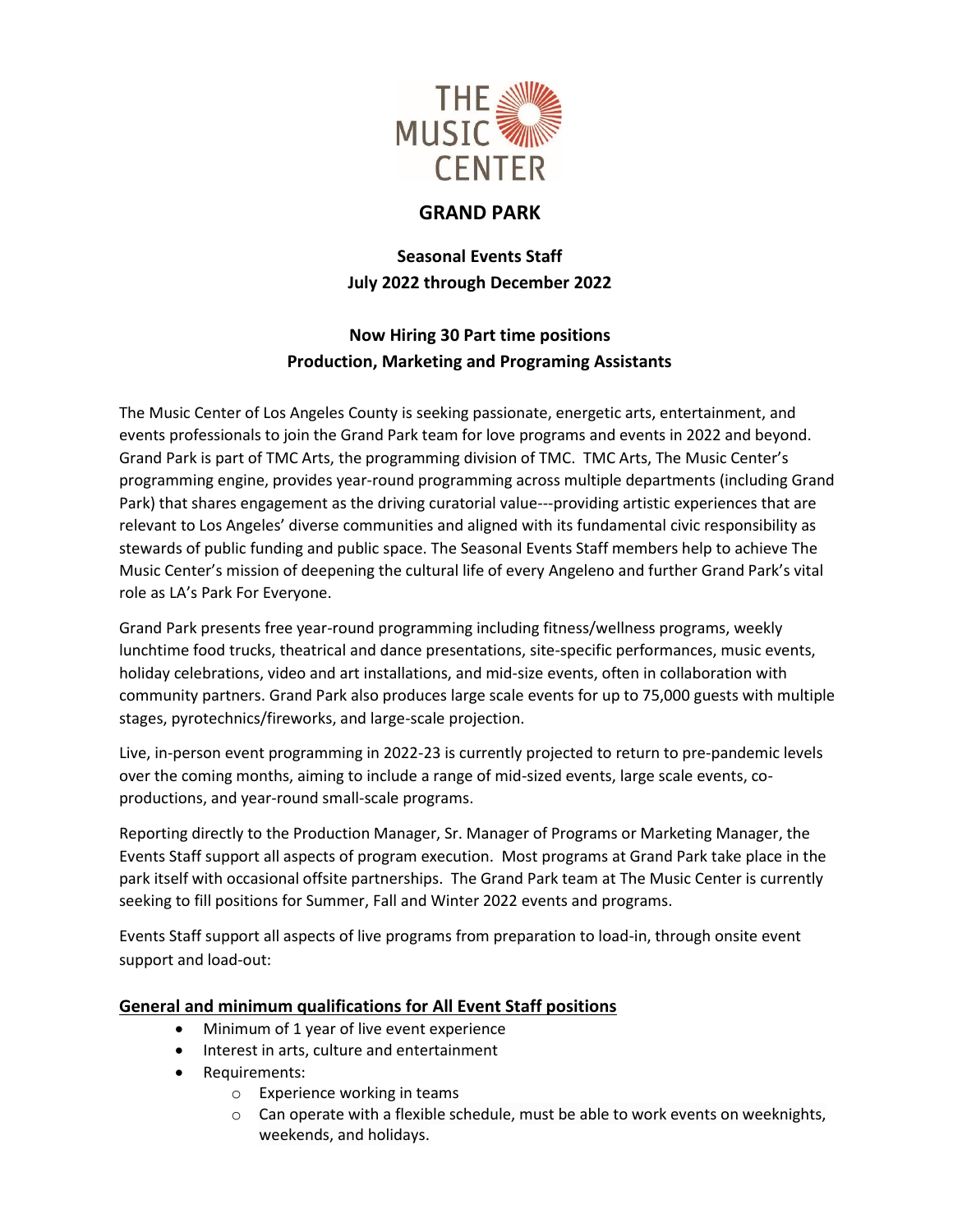- $\circ$  Must be able to work in different work environments to include office as well as work outside exposed to prevailing weather conditions for special events.
- o Must be able to walk on uneven surfaces
- o Must be able to stand for long period of time, 1-hours plus

### **Specific roles and additional qualifications per position, outlined below.**

#### **General Production Assistants**

- Event setup (staging, tents, tables, chairs, signage, EMT setup, cables, cable ramp, etc.)
- Event load-out
- Storage facility quality control and maintenance
- Onsite vehicle escort
- Qualifications
	- o **Strong communication skills/speaking and listening**
	- o **Ability to adapt to changing needs on the fly; ability to staff calm and focus in an environment with fast changing priorities**
	- o **Ability to lift unassisted up to 40 lbs.**

#### **Technical Production Assistants**

- Set up, operate and load-out all Grand Park lighting and audio
- Support event load ins/load out
- Support third-party vendors on technical aspects of production
- Grand Park technical inventory repair and maintenance
- Requirements:
	- o Minimum 2 years or equivalent experience
	- $\circ$  Background in music, sound technology/engineering, or other related subjects
	- o Able to read stage plots for equipment placement
	- o Experience setting up and breaking down audio-visual equipment
	- o Experience micing bands and artists of all kinds
	- o Skilled equalizer and audio mixing for live music
	- o Knowledge of DJ set ups (CDJs, vinyl, Serato, controllers, and new equipment/software)
	- o Knowledge of sound equipment and acoustics
	- o Lighting experience
	- o Skilled in programming lights Colorados
	- o Skilled in operating lighting boards
	- o Ability to lift unassisted up to 40 lbs.

#### **Marketing Assistants**

- Onsite brand ambassadorship representing the voice, face, and vision of Grand Park to the general public
- Staff Grand Park information booths, answering attendee questions
- Manage onsite mailing list signups, collecting information
- Info booth materials setup and breakdown
- Requirements:
	- o Minimum 1 year of "public-facing" customer service experience
	- o Bi-lingual speaking English/Spanish or other preferred